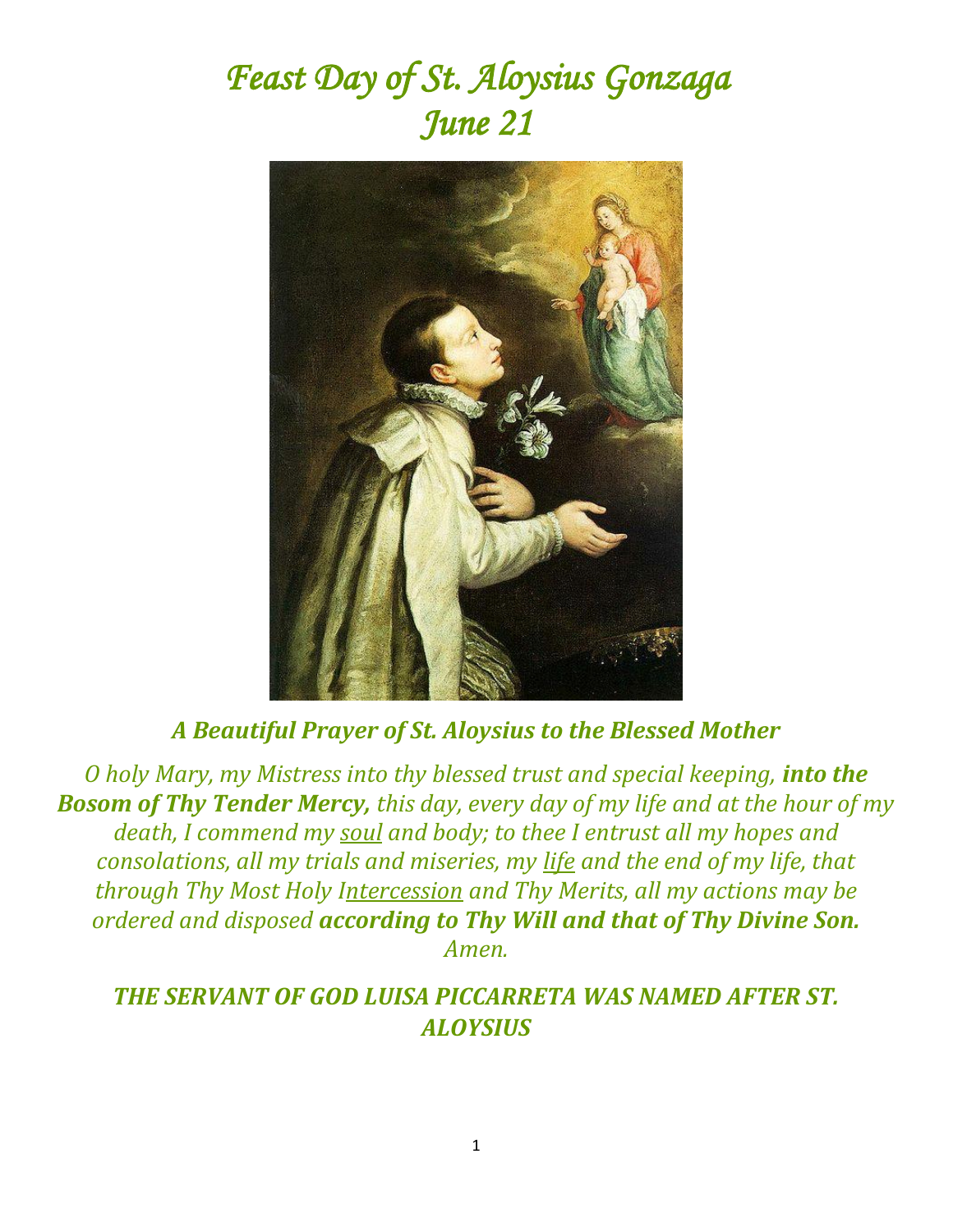

## *Vol. 2 – 6/20/99 The love with which Saint Aloysius operated.*

*It continues always in the same way. This morning, it seems that Jesus wanted to cheer me a little bit, after I had gone in search for Him for some time. I saw a child from afar, like lightning that falls down from heaven; I ran up to him, and as I arrived, I took him in my arms. A doubt came to me that it might not be Jesus, so I said to him: 'My dear little treasure, tell me, who are you?' And He: "I am your dear and beloved Jesus." And I to Him: 'My beautiful little baby, I pray You to take my heart and bring it with You to Paradise, for after the heart, the soul too will come.' Jesus seemed to take my heart, and He united it so much with His own that they became one.* 

*Afterwards, Heaven opened; it seemed that a very great feast was being prepared. At that very moment a young man of lovely appearance came down from Heaven, all dazzling with fire and flames. Jesus told me: "Tomorrow is the feast of my dear Aloysius – I must go attend." And I: 'And so You leave Me alone – what shall I do?' And He: "You too will come. Look at how beautiful Aloysius is; but the greatest thing in him, which distinguished him on earth, was the love with which he operated. Everything was love in him – love occupied him interiorly, love surrounded him externally; so, one can say that even his breath was love. This is why it is said of him that he never suffered distraction – because love inundated him everywhere, and with this love he will be inundated eternally, as you see."*

*And in fact it seemed that the love of Saint Aloysius was so very great, as to be able to burn the whole world to ashes. Then, Jesus added: "I stroll over the highest mountains, and there I form my delight." Since I did not understand the meaning of it, He continued: "The highest mountains are the Saints who have loved Me the most, and in them I form my delight, both when they are on earth, and when they pass into Heaven. So, everything is in love."*